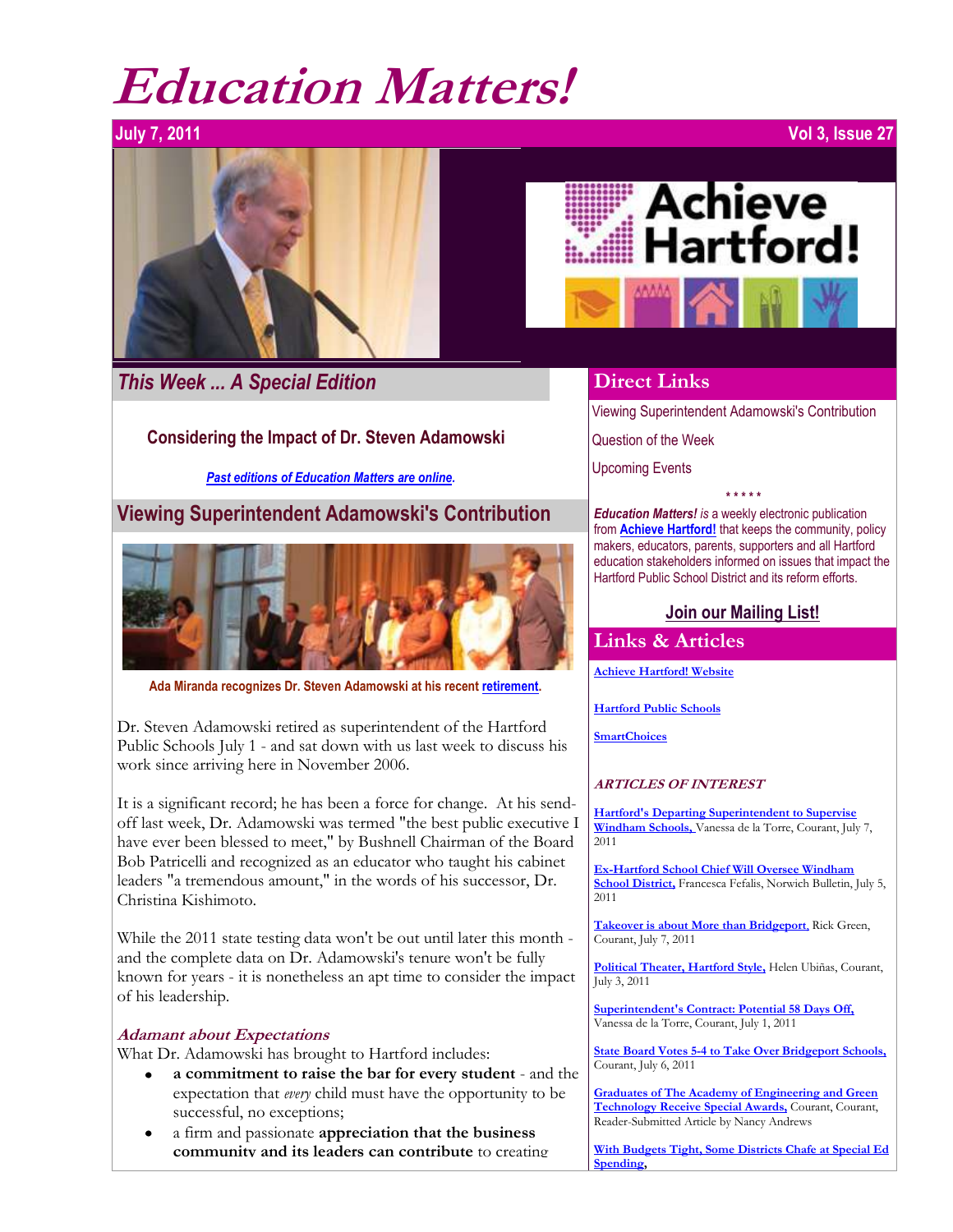long-term student achievement and systemic change;

- an insistence upon **halting the dynamic of what had been**   $\bullet$ **constant up-and-down cycles of stagnation and fits and starts of reform** that the Hartford Schools and the city for so many years had grown accustomed to; and
- **instilling pride in Hartford**, in part through the growing recognition of the success of the District's reform efforts, with best practices here highlighted in the media and studied by researchers.

He also brought the raw insistence that we must look at the reality and then fix it: Schools were underperforming and it was tolerated. Graduation rates were shockingly low - and still are. Our students were getting shortchanged.

In our observation, the most outstanding aspect of Dr. Adamowski's leadership has been his emphasis on improving the lives and opportunities for students through an unyielding commitment to what is in their



**Dr. Steven Adamowski and his successor, Dr. Christina Kishimoto.**

best interest. The work under way to improve schools by enhancing teacher effectiveness and strengthening the leadership at each building is his life's work - and he has approached it with the belief that the achievement gap is the civil rights issue of our time.

Even when his demands for excellence made people uneasy, and several leaders in Hartford were not necessarily in agreement with his methodology, he kept a tone of professionalism, sincerely listening to parents, responding to their concerns, and incorporating their voice into the change process - all the while making it clear that there would be no settling for mediocrity.

The results have included a 20 percent improvement in student performance, a markedly increased graduation rate, redesign of chronically low-performing schools, trimming of the central office staff by more than half at the same time Choice and Talent offices and intervention functions were established, and some \$30 million in grants and contributions to the District since 2007.

The reform in Hartford has taken root because it is anchored in his and his colleagues' vision for long-term change.

Jacqueline Rabe, CT Mirror, July 5, 2011

**[Adamowski Praised for Achievements in Hartford](http://www.courant.com/community/hartford/hc-steven-adamowski-0630-20110629,0,5968356.story)  [School District,](http://www.courant.com/community/hartford/hc-steven-adamowski-0630-20110629,0,5968356.story)** Vanessa de la Torre, Courant, June 29, 2011

#### **Education Portals and Other Insights**

**[Teachers Across the Country Face Layoffs,](http://www.npr.org/2011/07/01/137557915/teachers-across-the-country-face-layoffs)** Robert Siegel, NPR All Things Considered, July 1, 2011

**[Updated: NEA Delegates Take Swipe at Teach for](http://blogs.edweek.org/edweek/teacherbeat/2011/07/nea_delegates_take_swipe_at_te.html?cmp=ENL-EU-NEWS2)  [America,](http://blogs.edweek.org/edweek/teacherbeat/2011/07/nea_delegates_take_swipe_at_te.html?cmp=ENL-EU-NEWS2)** Stephen Sawchuk, Education Week, July 5, 2011

**[More States Defiant on NCLB Compliance,](http://www.edweek.org/ew/articles/2011/07/06/36nclb.h30.html?tkn=QYRF3Nmf9FZxGoT%2FztnfEBJLhcBVxa3w8iR8&cmp=ENL-EU-NEWS1)** Michele McNeil, Education Week, July 6, 2011

**[State Investigation Reveals Widespread Cheating in](http://blogs.edweek.org/edweek/District_Dossier/2011/07/state_investigation_reveals_wi.html?cmp=ENL-EU-NEWS2)  [Atlanta Schools,](http://blogs.edweek.org/edweek/District_Dossier/2011/07/state_investigation_reveals_wi.html?cmp=ENL-EU-NEWS2)** Christina Samuels, Education Week, July 6, 2011

**[NEA Passes Teacher-Evaluation Policy with a Catch-22](http://blogs.edweek.org/edweek/teacherbeat/2011/07/nea_passes_teacher_evaluation.html?cmp=ENL-EU-MOSTPOP)  [on Test Scores,](http://blogs.edweek.org/edweek/teacherbeat/2011/07/nea_passes_teacher_evaluation.html?cmp=ENL-EU-MOSTPOP)** Stephen Sawchuk, Education Week, July 4, 2011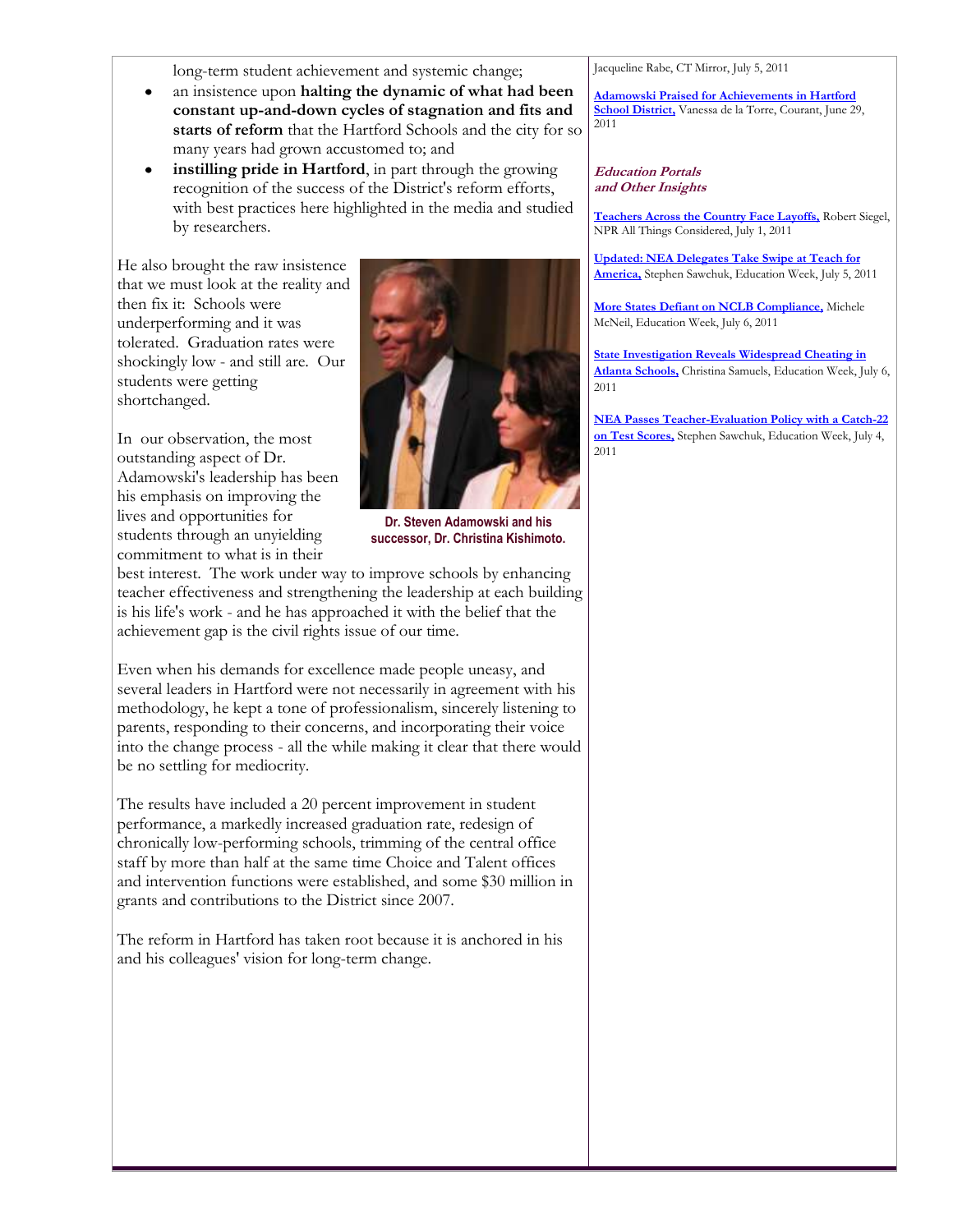#### **(Continued)**

One of the most challenging aspects of any school administration is parental involvement. In Hartford, there clearly has been an increase through, among other things, the establishment of School Governance Councils to engage parents in school-level Boards of Directors.

As well, the K-12 curriculum redesign, to exceed State of Connecticut standards, and the strengthening of institutional alliances with partners including Trinity College, the University of Hartford, UConn, Capital Community College, and others, have reshaped and strengthened critical community support for the city's schools.

Surely, much communications work remains to be done to welcome and secure community and parental engagement on an ongoing basis. Given the complexities and pace of reform, effective outreach has been, at times, a struggle. What is inarguable, however, is that Hartford is a very different school district today than it was five years ago.

#### **Changes . . . at the Learning Level**

The all-choice system of schools Dr. Adamowski pressed for in Hartford not only has allowed interested parents a greater say about their educational alternatives - it has delegated power to principals, who have been given the autonomy to make decisions in the best interest of students at the learning level.

When Superintendent Adamowski first arrived, he says, he found a system layered with initiatives that died on the vine as **[superintendents regularly came and went](http://archive.constantcontact.com/fs031/1102778616856/archive/1104009880104.html)**. He considers his main contribution to be systemic change, with a smaller central office focused on children's issues and an emerging portfolio of high-performing schools.



Hartford today is part of a 16-district network of portfolio school districts, prominently and regularly featured in the national news and in such analyses as the recent book, *Inside School Turnarounds*, **[written by Laura Pappano and published by Harvard University Press](http://www.hepg.org/hel/article/475)**.

On the subject of **[portfolio school districts](http://www.crpe.org/cs/crpe/view/projects/7)**, Dr. Adamowski cites data indicating that schools performing at the 30th percentile produce students who are candidates to be dropouts and live lives of poverty, unemployment, or incarceration. On the other hand, students going to schools performing at the 60<sup>th</sup> percentile are apt to graduate and go on to college, he says.

The lack of self-esteem he found when he arrived in Hartford was incredible, Dr. Adamowski

recalls; there was a tolerance for dropout factories and a feeling that good schools would follow only when entrenched social ills were addressed; that you had to wait for poverty to be eradicated, low-income housing woes to be solved, etc.

But Dr. Adamowski sees Hartford as a demonstration that, in a city with more than 95 percent of children receiving free and reduced lunches (a measure of poverty), it is nonetheless possible to have high-performing schools: They just have to be different. A school can succeed, he believes, with increased instructional time and a research-based approach to pedagogy, methodology (whether Montessori, Expeditionary Learning, or otherwise), and content, when led by an entrepreneurial principal and energized by a teaching staff that *wants to be there* - all part of a culture that is structured toward high expectations and discipline.

We agree. There is still a long way to go to realize the full scope of change needed in Hartford, but promising plans are under way. We are grateful for Dr. Adamowski's leadership; as a result of his unfailing commitment, many lives have been improved ... and the foundation of reform is firmly in place.